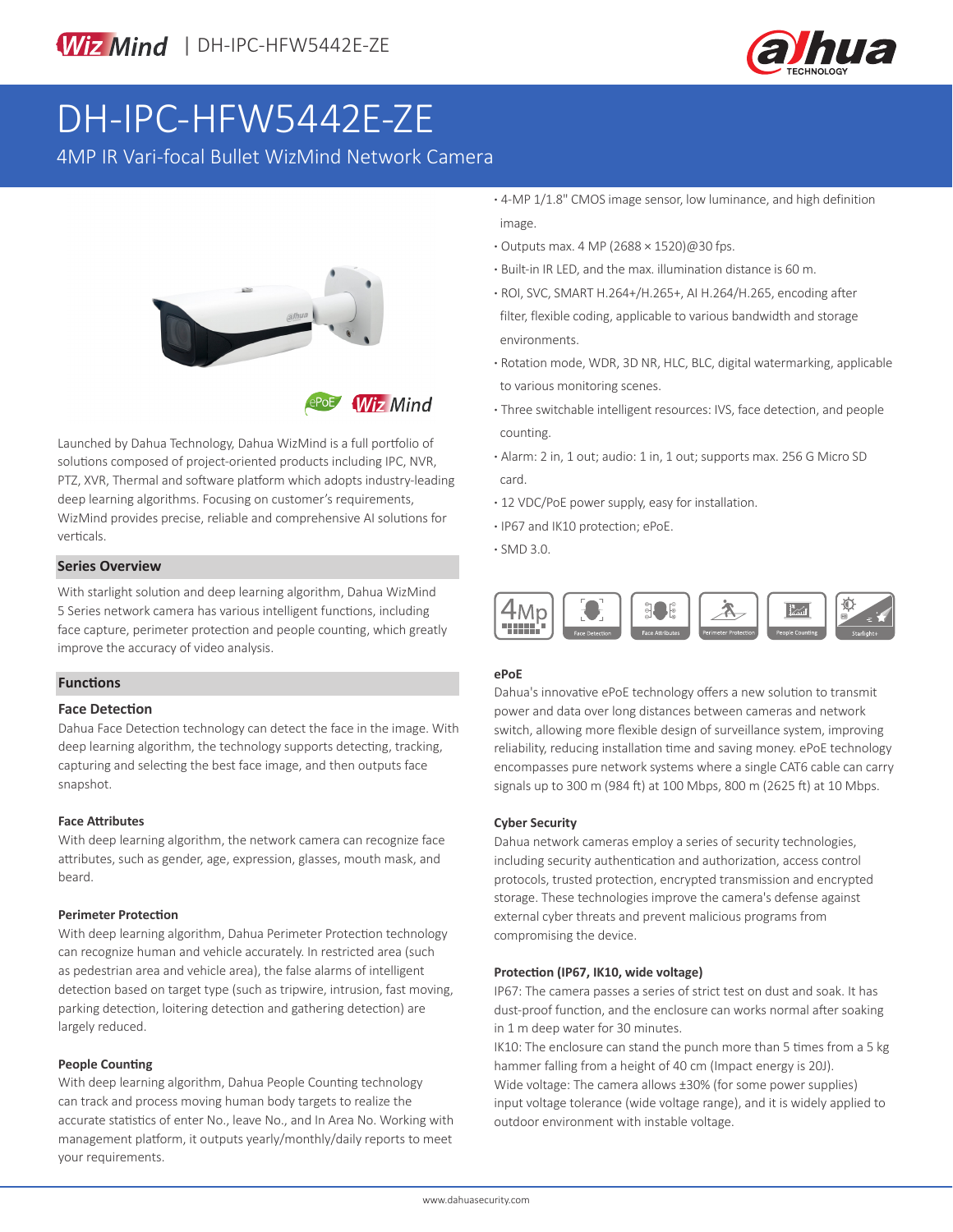# Wiz Mind | DH-IPC-HFW5442E-ZE

### **Technical Specification**

| Camera                          |      |                                                                                           |                       |                      |                                |
|---------------------------------|------|-------------------------------------------------------------------------------------------|-----------------------|----------------------|--------------------------------|
| Image Sensor                    |      | 1/1.8" CMOS                                                                               |                       |                      |                                |
| Max. Resolution                 |      | 2688 (H) × 1520 (V)                                                                       |                       |                      |                                |
| <b>ROM</b>                      |      | 128 MB                                                                                    |                       |                      |                                |
| <b>RAM</b>                      |      | 1GB                                                                                       |                       |                      |                                |
| <b>Scanning System</b>          |      | Progressive                                                                               |                       |                      |                                |
| <b>Electronic Shutter Speed</b> |      | Auto/Manual 1/3 s-1/100,000 s                                                             |                       |                      |                                |
| Min. Illumination               |      | 0.003 lux@F1.8 (Color, 30 IRE)<br>0.0003 lux@F1.8 (B/W, 30 IRE)<br>0 lux (Illuminator on) |                       |                      |                                |
| S/N Ratio                       |      | $>56$ dB                                                                                  |                       |                      |                                |
| <b>Illumination Distance</b>    |      | 60 m (196.85 ft) (IR)                                                                     |                       |                      |                                |
| Illuminator On/Off Control      |      | Auto                                                                                      |                       |                      |                                |
| <b>Illuminator Number</b>       |      | 4 (IR LED)                                                                                |                       |                      |                                |
| Pan/Tilt/Rotation Range         |      | Pan: 0°-360°<br>Tilt: 0°-90°<br>Rotation: 0°-360°                                         |                       |                      |                                |
| Lens                            |      |                                                                                           |                       |                      |                                |
| Lens Type                       |      | Motorized vari-focal                                                                      |                       |                      |                                |
| Lens Mount                      |      | $\phi$ 14                                                                                 |                       |                      |                                |
| Focal Length                    |      | $2.7$ mm $-12$ mm                                                                         |                       |                      |                                |
| Max. Aperture                   |      | F1.8                                                                                      |                       |                      |                                |
| <b>Field of View</b>            |      | Horizontal: 114°-47°<br>Vertical: 62°-26°<br>Diagonal: 136°-56°                           |                       |                      |                                |
| <b>Iris Control</b>             |      | Auto                                                                                      |                       |                      |                                |
| <b>Close Focus Distance</b>     |      | 1.2 m (3.94 ft)                                                                           |                       |                      |                                |
| <b>DORI</b><br>Distance         | Lens | Detect                                                                                    | Observe               | Recognize            | Identify                       |
|                                 | W    | 57.5 m<br>(188.65 ft)                                                                     | 23.0 m<br>(75.46 ft)  | 11.5 m<br>(37.73 ft) | 5.7 <sub>m</sub><br>(18.70 ft) |
|                                 | Τ    | 130.7 m<br>(428.81 ft)                                                                    | 52.3 m<br>(171.59 ft) | 26.1 m<br>(85.63 ft) | 13.1 m<br>(42.98 ft)           |
|                                 |      |                                                                                           |                       |                      |                                |

Smart Event

| <b>IVS</b>                 | Abandoned object; missing object                                                                                                                                                                     |  |  |  |
|----------------------------|------------------------------------------------------------------------------------------------------------------------------------------------------------------------------------------------------|--|--|--|
| Heat Map                   | Yes                                                                                                                                                                                                  |  |  |  |
| Professional, intelligent  |                                                                                                                                                                                                      |  |  |  |
| IVS (Perimeter Protection) | Intrusion, tripwire, fast moving (the three functions<br>support the classification and accurate detection<br>of vehicle and human); loitering detection, people<br>gathering, and parking detection |  |  |  |

SMD 3.0 Less false alarm, longer detection distance Face Detection Face detection; track; snapshot; snapshot optimization; optimal face snapshot upload; face enhancement; face exposure; face attributes extraction including 6 attributes (gender, age, glasses, expressions, mask, and beard) and 8 expressions (angry, sad, disgusted, scared, surprised, calm, happy, confused); face snapshot set as face or one-inch photo; snapshot strategies (real-time snapshot, quality priority and optimization snapshot); face angle filter; optimization time setting

| People Counting                | Tripwire people counting and people counting in area;<br>generating and exporting report (day/month/year);<br>queue management; 4 rules can be set for tripwire,<br>people counting in area and queue management                                                                                                                                                                                                                                                                                     |  |  |
|--------------------------------|------------------------------------------------------------------------------------------------------------------------------------------------------------------------------------------------------------------------------------------------------------------------------------------------------------------------------------------------------------------------------------------------------------------------------------------------------------------------------------------------------|--|--|
| Smart Search                   | Work together with Smart NVR to perform refine<br>intelligent search, event extraction and merging to event<br>videos                                                                                                                                                                                                                                                                                                                                                                                |  |  |
| Video                          |                                                                                                                                                                                                                                                                                                                                                                                                                                                                                                      |  |  |
| Video Compression              | H.265; H.264; H.264H; H.264B; MJPEG (Only supported<br>by the sub stream)                                                                                                                                                                                                                                                                                                                                                                                                                            |  |  |
| <b>Smart Codec</b>             | Smart H.265+; Smart H.264+                                                                                                                                                                                                                                                                                                                                                                                                                                                                           |  |  |
| AI Coding                      | AI H.265; AI H.264                                                                                                                                                                                                                                                                                                                                                                                                                                                                                   |  |  |
| Video Frame Rate               | Main stream: 2688 × 1520@(1 fps-25/30 fps)<br>Sub stream: D1@(1 fps-50/60 fps)<br>Third stream: $1080p@(1$ fps-50/60 fps)<br>*The values above are the max. frame rates of each<br>stream; for multiple streams, the values will be subjected<br>to the total encoding capacity.                                                                                                                                                                                                                     |  |  |
| Stream Capability              | 3 streams                                                                                                                                                                                                                                                                                                                                                                                                                                                                                            |  |  |
| Resolution                     | 2688 × 1520; 2304 × 1296; 1080p (1920 × 1080); 1.3M<br>(1280 × 960); 720p (1280 × 720); D1 (704 × 576/704 ×<br>480); VGA (640 × 480); CIF (352 × 288/352 × 240)                                                                                                                                                                                                                                                                                                                                      |  |  |
| <b>Bit Rate Control</b>        | CBR/VBR                                                                                                                                                                                                                                                                                                                                                                                                                                                                                              |  |  |
| Video Bit Rate                 | H.264: 32 kbps-8192 kbps<br>H.265: 32 kbps-8192 kbps                                                                                                                                                                                                                                                                                                                                                                                                                                                 |  |  |
| Day/Night                      | Auto(ICR)/Color/B/W                                                                                                                                                                                                                                                                                                                                                                                                                                                                                  |  |  |
| BLC                            | Yes                                                                                                                                                                                                                                                                                                                                                                                                                                                                                                  |  |  |
| HLC                            | Yes                                                                                                                                                                                                                                                                                                                                                                                                                                                                                                  |  |  |
| WDR                            | 140 dB                                                                                                                                                                                                                                                                                                                                                                                                                                                                                               |  |  |
| Scene Self-adaptation<br>(SSA) | Yes                                                                                                                                                                                                                                                                                                                                                                                                                                                                                                  |  |  |
| White Balance                  | Auto; natural; street lamp; outdoor; manual; regional<br>custom                                                                                                                                                                                                                                                                                                                                                                                                                                      |  |  |
| Gain Control                   | Auto;Manual                                                                                                                                                                                                                                                                                                                                                                                                                                                                                          |  |  |
| Noise Reduction                | 3D <sub>NR</sub>                                                                                                                                                                                                                                                                                                                                                                                                                                                                                     |  |  |
| <b>Motion Detection</b>        | OFF/ON (4 areas, rectangular)                                                                                                                                                                                                                                                                                                                                                                                                                                                                        |  |  |
| Region of Interest (RoI)       | Yes (4 areas)                                                                                                                                                                                                                                                                                                                                                                                                                                                                                        |  |  |
| Image Stabilization            | Electronic Image Stabilization (EIS)                                                                                                                                                                                                                                                                                                                                                                                                                                                                 |  |  |
| Smart Illumination             | Yes                                                                                                                                                                                                                                                                                                                                                                                                                                                                                                  |  |  |
| Defog                          | Yes                                                                                                                                                                                                                                                                                                                                                                                                                                                                                                  |  |  |
| Image Rotation                 | 0°/90°/180°/270°                                                                                                                                                                                                                                                                                                                                                                                                                                                                                     |  |  |
| Mirror                         | Yes                                                                                                                                                                                                                                                                                                                                                                                                                                                                                                  |  |  |
| Privacy Masking                | 8 areas                                                                                                                                                                                                                                                                                                                                                                                                                                                                                              |  |  |
| Audio                          |                                                                                                                                                                                                                                                                                                                                                                                                                                                                                                      |  |  |
| Audio Compression              | PCM; G.711a; G.711Mu; G.726; G.723                                                                                                                                                                                                                                                                                                                                                                                                                                                                   |  |  |
| Alarm                          |                                                                                                                                                                                                                                                                                                                                                                                                                                                                                                      |  |  |
| Alarm Event                    | No SD card; SD card full; SD card error; network<br>disconnection; IP conflict; illegal access; motion<br>detection; video tampering; defocus detection; tripwire;<br>intrusion; fast moving; abandoned object; missing<br>object; loitering detection; people gathering; parking<br>detection; scene changing; input error; voltage detection;<br>face detection; people counting in area; stay detection;<br>people counting; people number error detection; queue<br>management; intensity change |  |  |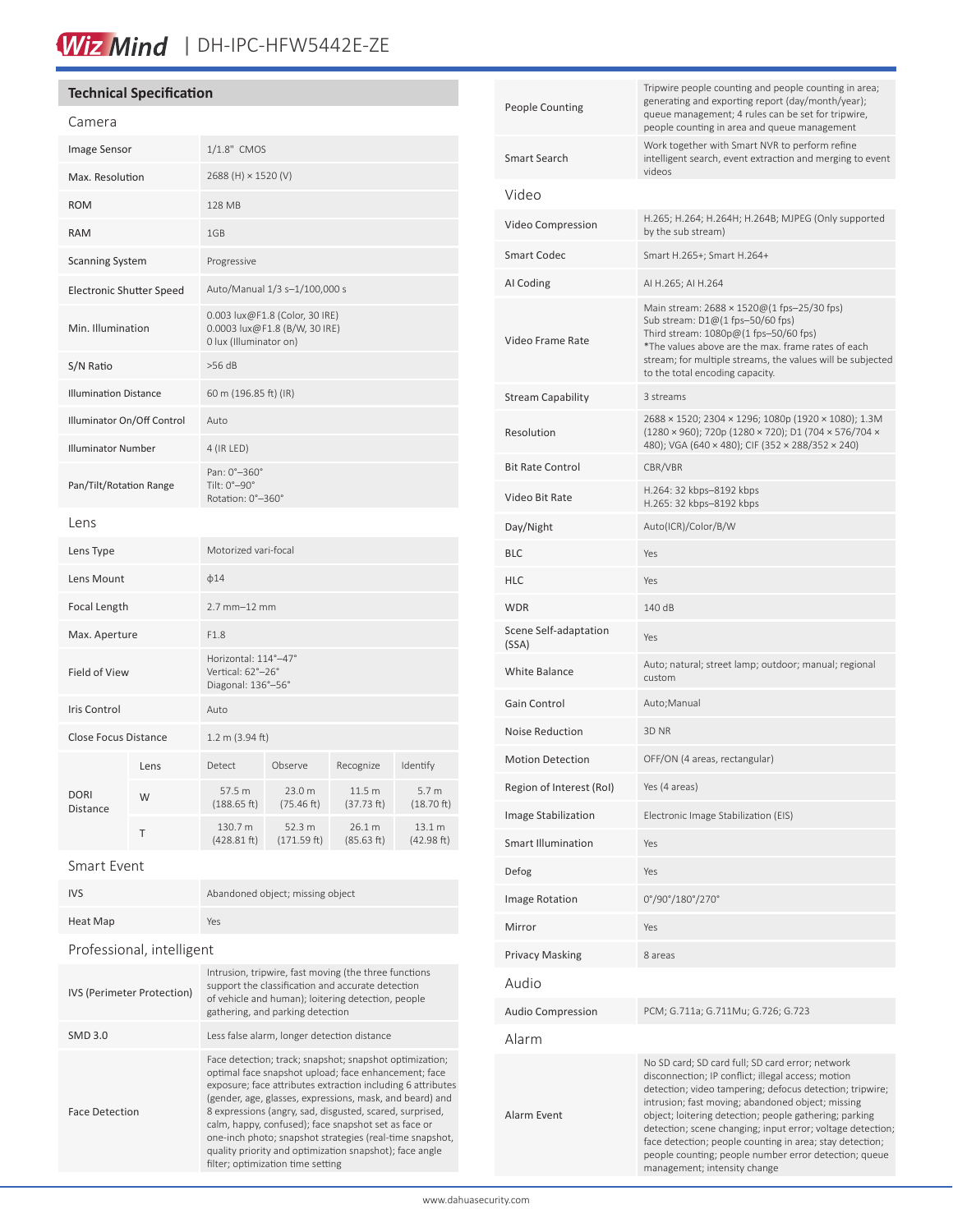# Wiz Mind | DH-IPC-HFW5442E-ZE

#### Network

| Network Port                 | RJ-45 (10/100 Enhancement Base-T)                                                                                                                                                                                                                                     |  |  |  |  |
|------------------------------|-----------------------------------------------------------------------------------------------------------------------------------------------------------------------------------------------------------------------------------------------------------------------|--|--|--|--|
| SDK and API                  | Yes                                                                                                                                                                                                                                                                   |  |  |  |  |
| <b>Cyber Security</b>        | Video encryption; firmware encryption; configuration<br>encryption; Digest; WSSE; account lockout; security logs;<br>IP/MAC filtering; generation and importing of X.509<br>certification; syslog; HTTPS; 802.1x; trusted boot; trusted<br>execution; trusted upgrade |  |  |  |  |
| Network Protocol             | IPv4; IPv6; HTTP; TCP; UDP; ARP; RTP; RTSP; RTCP; RTMP;<br>SMTP; FTP; SFTP; DHCP; DNS; DDNS; QoS; UPnP; NTP;<br>Multicast; ICMP; IGMP; NFS; SAMBA; PPPoE; SNMP;<br>Bonjour                                                                                            |  |  |  |  |
| Interoperability             | ONVIF (Profile S/Profile G/Profile T); CGI; P2P; Milestone                                                                                                                                                                                                            |  |  |  |  |
| User/Host                    | 20 (Total bandwidth: 88 M)                                                                                                                                                                                                                                            |  |  |  |  |
| Storage                      | FTP; SFTP; Micro SD card (support max. 256 GB); NAS                                                                                                                                                                                                                   |  |  |  |  |
| <b>Browser</b>               | IE: IE8 and later<br>Chrome<br>Firefox                                                                                                                                                                                                                                |  |  |  |  |
| Management Software          | Smart PSS, DSS, DMSS                                                                                                                                                                                                                                                  |  |  |  |  |
| Mobile Client                | iOS: Android                                                                                                                                                                                                                                                          |  |  |  |  |
| Certification                |                                                                                                                                                                                                                                                                       |  |  |  |  |
| Certifications               | CE-LVD: EN 62368-1<br>CE-EMC: Electromagnetic Compatibility Directive<br>2014/30/EU<br>FCC: 47 CFR FCC Part 15, Subpart B<br>UL/CUL: UL60950-1 CAN/CSA C22.2 No.60950-1-07                                                                                            |  |  |  |  |
| Port                         |                                                                                                                                                                                                                                                                       |  |  |  |  |
| Audio Input                  | 1 channel (RCA port)                                                                                                                                                                                                                                                  |  |  |  |  |
| <b>Audio Output</b>          | 1 channel (RCA port)                                                                                                                                                                                                                                                  |  |  |  |  |
| Alarm Input                  | 2 channels in: 5 mA 3-5 VDC                                                                                                                                                                                                                                           |  |  |  |  |
| Alarm Output                 | 1 channel out: 300 mA 12 VDC                                                                                                                                                                                                                                          |  |  |  |  |
| Power                        |                                                                                                                                                                                                                                                                       |  |  |  |  |
| Power Supply                 | 12 VDC (±30%); PoE (802.3af); ePoE                                                                                                                                                                                                                                    |  |  |  |  |
| Power Consumption            | Basic: 3 W (12 VDC); 3.7 W (PoE)<br>Max. (max. stream + IR LED + focus): 9.9 W (12 VDC);<br>10.9 W (PoE)                                                                                                                                                              |  |  |  |  |
| Environment                  |                                                                                                                                                                                                                                                                       |  |  |  |  |
| <b>Operating Temperature</b> | -30 °C to +60 °C (-22 °F to +140 °F)                                                                                                                                                                                                                                  |  |  |  |  |
| <b>Operating Humidity</b>    | ≤95%                                                                                                                                                                                                                                                                  |  |  |  |  |
| Storage Temperature          | -40 °C to +60 °C (-40 °F to +140 °F)                                                                                                                                                                                                                                  |  |  |  |  |
| Protection                   | IP67; IK10                                                                                                                                                                                                                                                            |  |  |  |  |
| Structure                    |                                                                                                                                                                                                                                                                       |  |  |  |  |
| Casing                       | Metal + plastic                                                                                                                                                                                                                                                       |  |  |  |  |
| <b>Product Dimensions</b>    | 273.2 mm × 95 mm × 95 mm (10.76" × 3.74" × 3.74") (L<br>$\times$ W $\times$ H)                                                                                                                                                                                        |  |  |  |  |
| Net Weight                   | 1110 g (2.45 lb)                                                                                                                                                                                                                                                      |  |  |  |  |
| <b>Gross Weight</b>          | 1510 g (3.33 lb)                                                                                                                                                                                                                                                      |  |  |  |  |

| <b>Ordering Information</b> |                     |                                                          |  |  |
|-----------------------------|---------------------|----------------------------------------------------------|--|--|
| Type                        | Model               | Description                                              |  |  |
|                             | DH-IPC-HFW5442FP-7F | 4MP IR Vari-focal Bullet WizMind<br>Network Camera, PAL  |  |  |
| 4MP Camera                  | DH-IPC-HFW5442FN-7F | 4MP IR Vari-focal Bullet WizMind<br>Network Camera, NTSC |  |  |
|                             | <b>PFA152-F</b>     | Pole Mount Bracket                                       |  |  |
|                             | <b>PFA121</b>       | Junction Box                                             |  |  |
| Accessories<br>(optional)   | <b>PFM321D</b>      | 12 VDC 1A Power Adapter                                  |  |  |
|                             | LR1002-1ET/1EC      | Single-port Long Reach Ethernet<br>over Coax Extender    |  |  |
|                             | PFM900-F            | Integrated Mount Tester                                  |  |  |

### **Accessories**

Optional:





PFM321D 12 VDC 1A Power Adapter

Pole Mount Bracket



LR1002-1ET/1EC Single-port Long Reach Ethernet over Coax Extender







PFM900-E Integrated Mount Tester